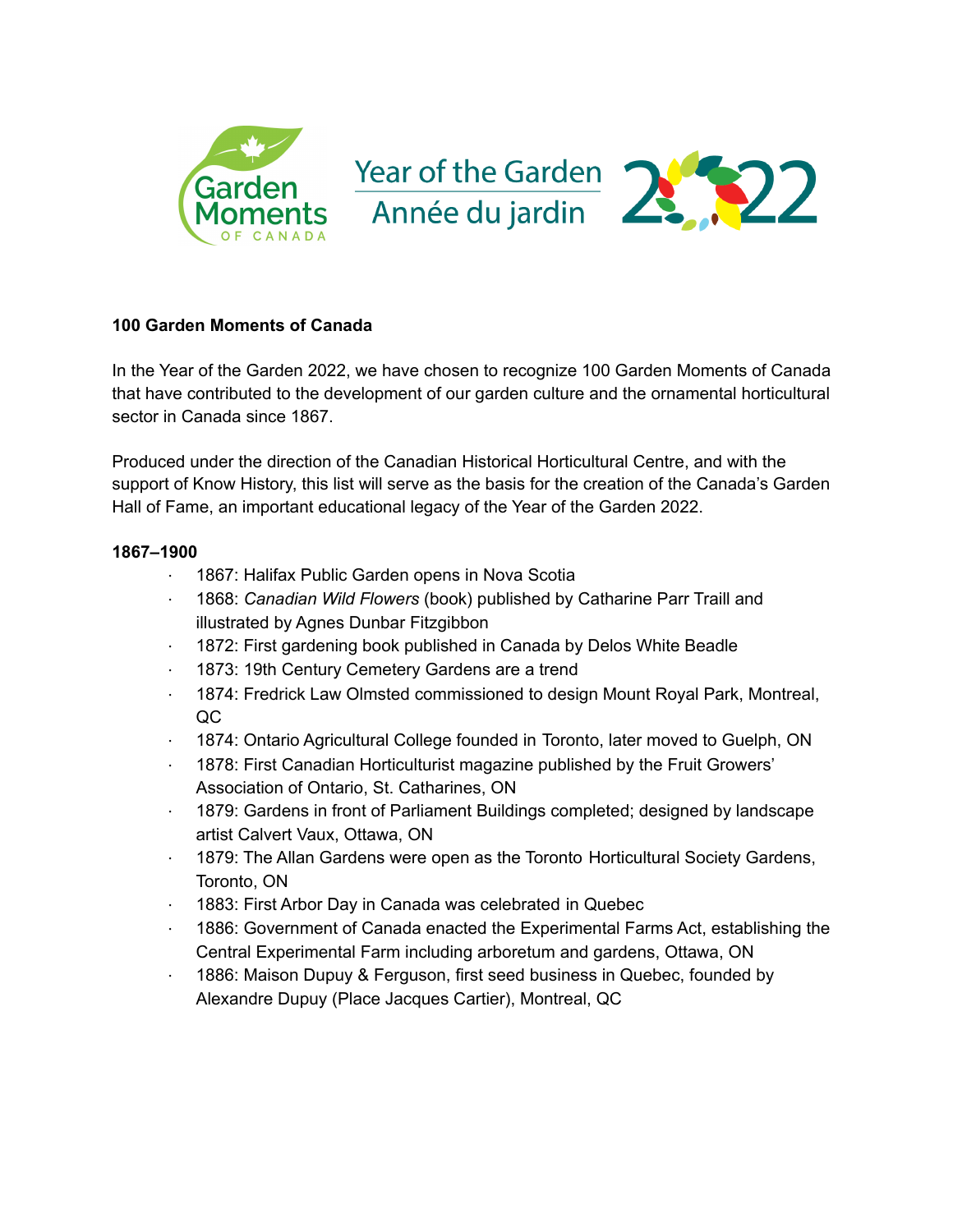- 1901: Gardens at Fulford Place completed, designed by Olmsted Brothers. Estate later designated National Historic Site of Canada, Brockville, ON
- · 1901: The Mayflower is proclaimed as the provincial flower of Nova Scotia, a first in Canada
- · 1902: *The Canadian Garden: A Pocket Help for the Amateur*, published by Annie Jack, first Canadian gardening book written by a woman
- · 1903: William Lyon Mackenzie King started beautifying his Estate, now known as the Mackenzie King Estate Gardens, Gatineau, QC
- · 1904: The Butchart Gardens started by Jennie Butchart, Victoria, BC
- · 1906: Ontario Horticultural Association founded
- · 1907: Canadian Pacific Railroad formalized program for railway gardens at stations, following informal creation of many gardens in the 1890s
- · 1908: National Battlefields Parks, home of the Jeanne-d'Arc Garden, established as a national park, Quebec City, QC
- · 1908: Royal Roads University Botanical Gardens opened, Victoria, BC
- · 1909: Assiniboine Park opened with several formal gardens, Winnipeg, MB

## **1910–1920**

- · 1911: Government House Gardens created, Victoria, BC
- · 1913: Howard and Lorrie Dunington-Grubb founded Sheridan Nurseries, Sheridan, ON
- · 1913: Landscaped gardens added to Stanley Park by City of Vancouver, BC
- · 1913: Reader Rock Garden, a National Historic Site, opened, Calgary, AB
- · 1913: The grounds and gardens at Government House and Saskatchewan's Parliament Buildings, designed by Thomas Mawson, epitomized the Edwardian trends of the City Beautiful Movement, the Garden City Movement, and the École des Beaux-Arts of Paris, Regina, SK
- · 1913: The Rose Society of Ontario was founded in Toronto; later renamed the Canadian Rose Society
- · 1915: Morden Experimental Farm (Research Centre) founded, site of many plant breeding programs, Morden, MB
- · 1916: University of British Columbia Botanical Garden opened, Vancouver, BC
- · 1919: George C. Creelman lily bred at Ontario Agricultural College by Isabella Preston, first professional woman plant hybridizer in Canada, Guelph, ON

- · 1922: Canadian Horticultural Council formed as a national trade association
- · 1922: Eastern Canada Nurserymen's Association formed; became Canadian Nursery Trades Association in 1968, Canadian Nursery Landscape Association in 1998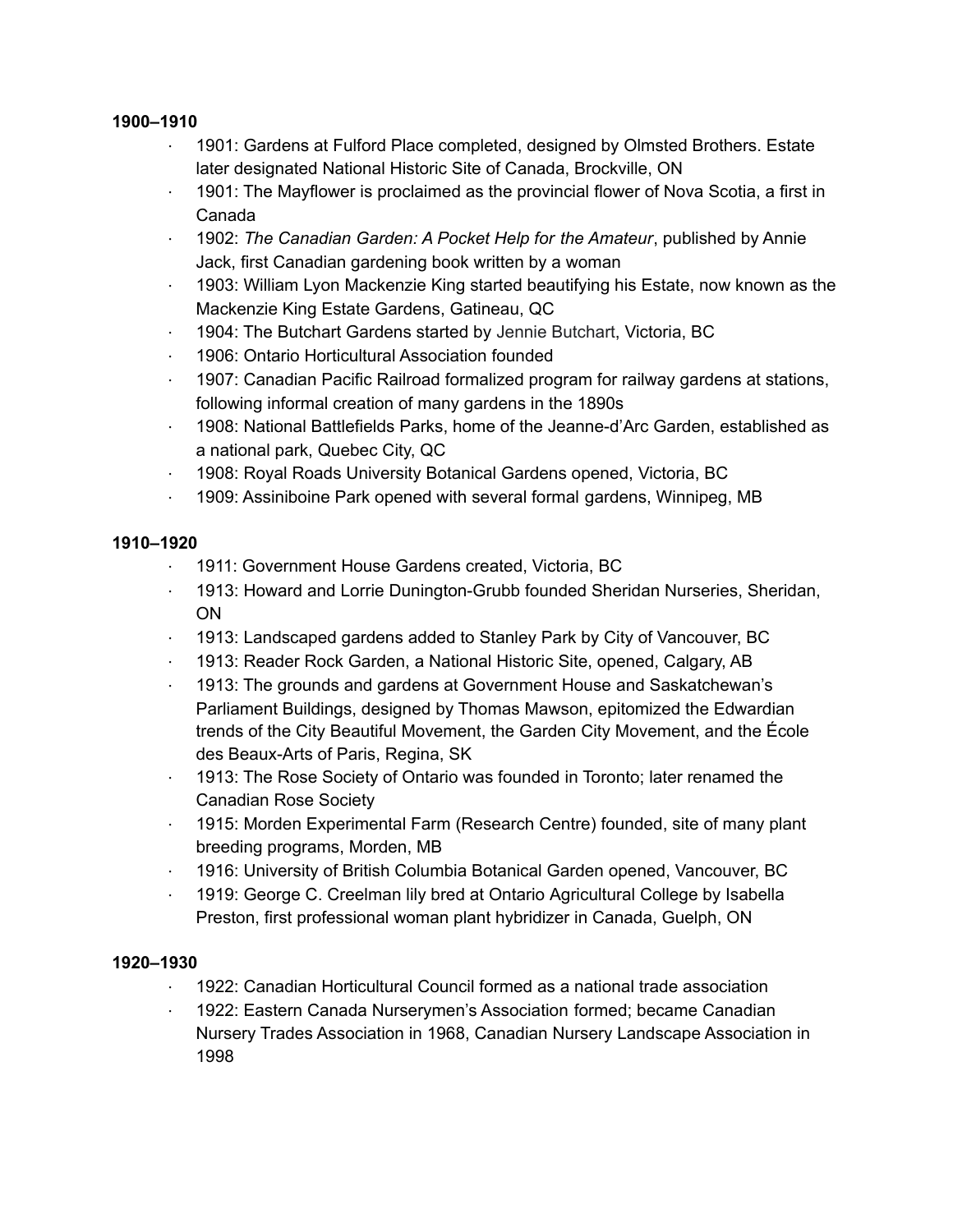- · 1925: Manitoba Hardy Plant Nursery opened and Frank Leith Skinner began serious plant hybridization, eventually introducing 248 hybrids of ornamental and fruit species, Dropmore, MB
- · 1926: Reford Gardens started by Elsie Reford, Grand-Métis, QC

- · 1931: Montreal Botanical Garden opened to the public, Montreal, QC
- · 1932: International Peace Garden opened, Boissevain, MB
- · 1932: The Rock Garden opened to the public, first part of Royal Botanical Gardens, Hamilton, ON
- · 1934: Canadian Association of Landscape Architects & Town Planners formed with nine founding members, today known as Canadian Society of Landscape Architects
- · 1935: Publication of Brother Marie-Victorin's La Flore Laurentienne, Montreal, QC
- · 1936: Niagara Parks School for Apprentice Gardeners, forerunner of the Niagara Parks Botanical Garden and School of Horticulture, opens, Niagara Falls, ON

## **1940–1950**

- · 1943: BC Council of Garden Clubs was founded
- · 1944: Started in WWI, Victory Gardens peak in WWII with more than 200,000 Victory Gardens across Canada produced 57,000 tonnes of vegetables

#### **1950–1960**

- · 1950: Milner Gardens and Woodland opened, Qualicum Beach, BC
- · 1953: Canadian Tulip Festival founded, Ottawa, On
- · 1954: Odell Park and Arboretum founded, Fredericton, NB
- · 1956: The Prairie Garden magazine founded, Winnipeg, MB
- · 1959: University of Alberta Botanic Garden, opened to the public under the name of Devonian Botanic Garden, Edmonton, AB

- 1960: The Nitobe Memorial Garden at the University of British Columbia was established, designed by Japanese landscape architect Kannosuke Mori, Vancouver, BC
- · 1964: University of Guelph's BLA begun as Canada's first university program in landscape architecture, Guelph, ON
- · 1965: Canadian Botanical Association founded at a meeting at Carleton University, Ottawa, ON
- · 1967: Nikka Yuko Japanese Garden opened, Lethbridge, AB
- · 1967: Simon Fraser University Arboretum founded, Burnaby, BC
- · 1967: The Canadian Prairie Lily Society was founded
- · 1968: First Explorer Rose ("Martin Frobisher") introduced to commercial horticulture by Felicitas Svejda of the Central Experimental Farm, Ottawa, ON
- · 1969: Bloedel Floral Conservatory opened, Vancouver, BC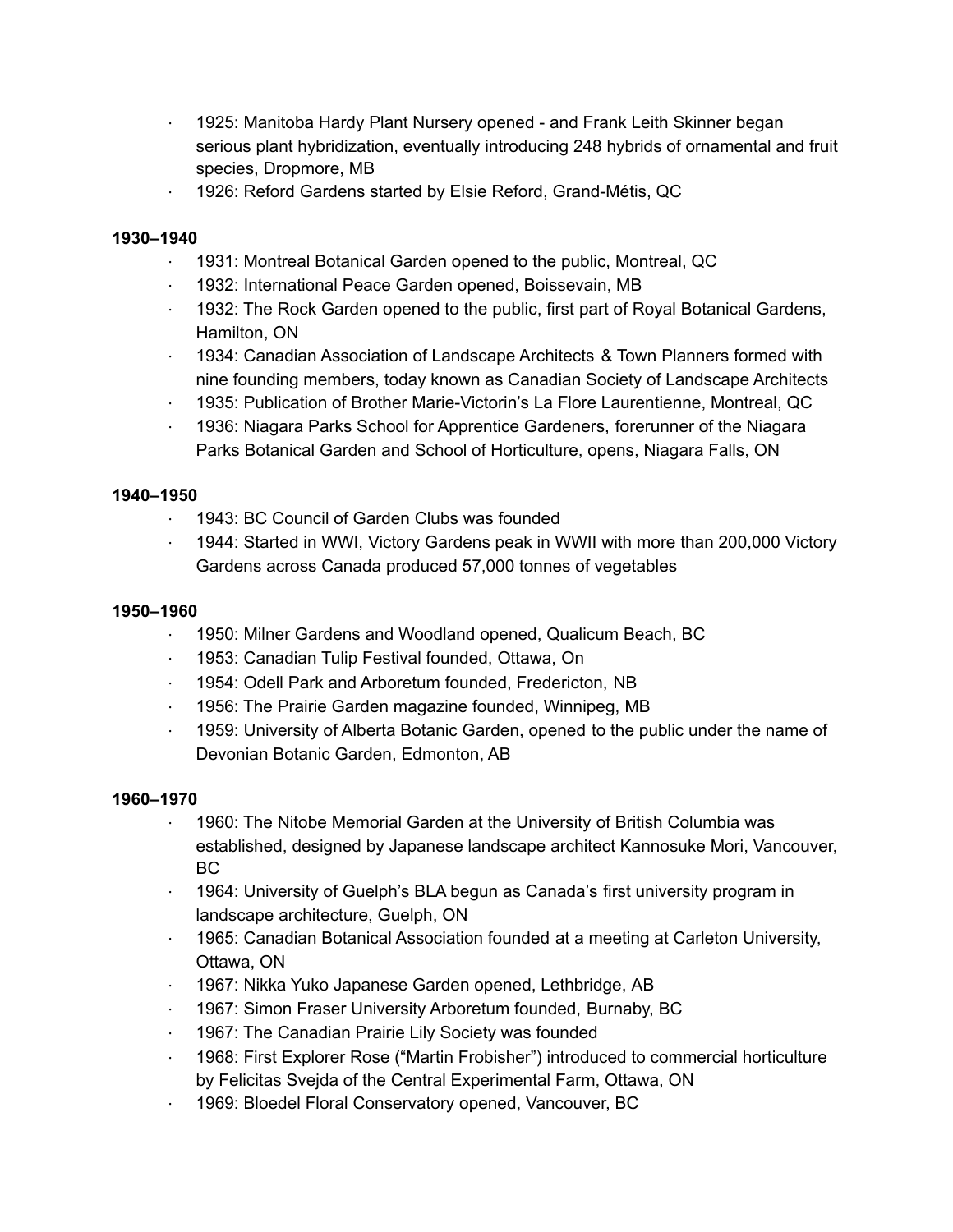- · 1970: The Arboretum at University of Guelph was established, Guelph, ON
- · 1970: Chatelaine's Gardening Book published, one of Canada's first mass how-to-garden books
- · 1975: VanDusen Botanical Garden opened to the public, Vancouver, BC
- · 1975: Les Jardins de Quatre-Vents was founded by Francis Cabot, La Malbaie, QC
- · 1976: Muttart Conservatory established, Edmonton, AB
- · 1977: Memorial University of Newfoundland Botanic Garden, founded as Oxen Pond Botanic Garden, St. John's, NL
- · 1978: Fédération des sociétés d'horticulture et d'écologie du Québec, founded
- · 1978: Roger-Van den Hende Botanical Garden opened in Quebec City, QC
- · 1979: The Centre for Canadian Historical Horticultural Studies established by the Dunington-Grubb Foundation and Royal Botanical Gardens, Burlington, ON

## **1980–1990**

- · 1980: Cullen Gardens and Miniature Village opened, Whitby, ON
- · 1980: Floralies Internationales, Canada's first international horticultural exhibition, Montreal, QC
- · 1981: Annapolis Royal Historic Gardens opened, Annapolis Royal, NS
- · 1981: Canadian Orchid Society founded
- · 1981: Dr. Sun Yat-Sen Classical Chinese Garden opened, Vancouver, BC
- · 1983: Rhododendron Garden opened (renamed the Brueckner Gardens in 2008 to honour master rhododendron hybridizer Dr. Joseph Brueckner), Mississauga, ON
- · 1985: Canadian Wildflower Society founded; coincided with publication of first issue of Society's WILDFLOWER magazine
- · 1985: Le parc Marie-Victorin inaugurated, Kingsey Falls, QC
- · 1985: Master Gardeners program founded
- · 1987: The Canadian Horticultural Therapy Association founded to promote gardening as a way of improving human well-being and mental health
- · 1988: Canadian Gardener television program on CBCTV begun

- · 1990: Urban Wild Gardens became a trend
- · 1991: Fleurs, Plantes, et Jardins magazine founded
- · 1991: The David Douglas Botanical Garden Society was founded to develop garden in partnership with University of Northern BC, Prince George, BC
- · 1992: Villes et villages fleuris founded, today named Les Fleurons du Québec, a garden competition
- · 1993: New Brunswick Botanical Garden opened, Edmundston, NB
- · 1995: Communities in Bloom held its first Canada-wide competition featuring entries from 29 municipalities